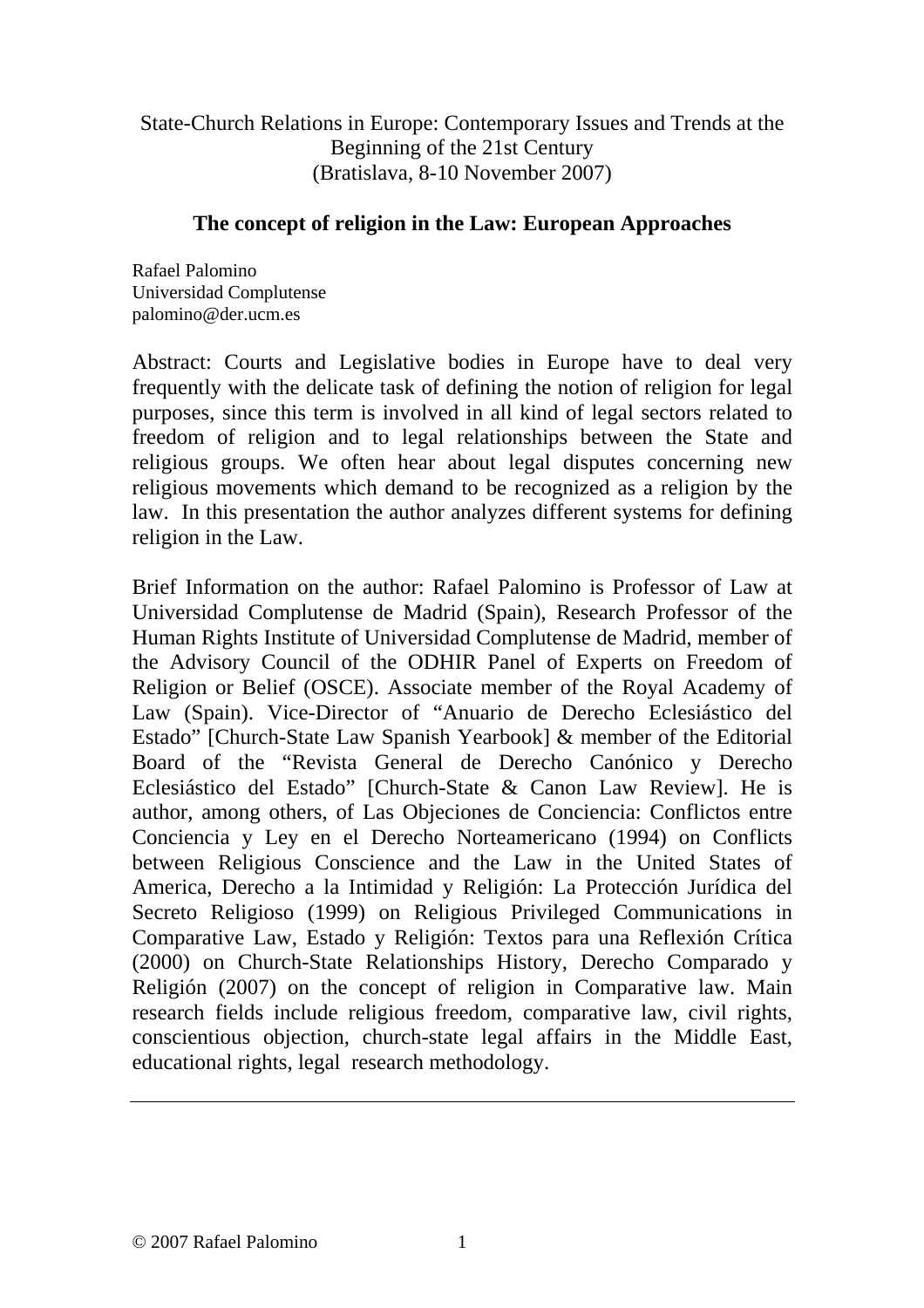# 1. Introduction.

There is concern in many legal systems over the meaning of the term "religion" which the law contains. This concern is manifested in those borderline cases in which new religious movements come to the law seeking legal recognition as religious communities or groups. It is also apparent in cases in which a group or association seeks a legal status (a taxexempt status) which is specifically confined to religious institutions in particular or to non-profit organizations in general.

In recent times many States have enacted special laws to bestow or recognized the legal personality of religious groups in countries with a strong tradition attached to a certain religious denomination or in countries in which religious freedom has been recognized very recently. Usually, these special laws make explicit or implicit references to conditions to gain the status of religious community, which are not specifically linked to a religion, but to other issues, such as time of implementation, number of members, statutes or regulations content, etc.<sup>[1](#page-1-0)</sup>

An important sector of the academy feels that according to the very nature of religious freedom it is unlawful to craft any kind of definition or concept of religion. According to this trend the law has nothing to do with religion and its only task is to protect religious freedom. Any person or any group who assert any kind of injure on religious freedom grounds deserves protection or at least attention. The question then is not if the group or the individual is religious, but the factual aspects of the specific case, under which the law affords protection to the individual.

Being that true, to other scholars the question still remains. Although the State has neither the skills nor the competence to define what is religion for legal purposes, it is clear that the word "religion" or the word "beliefs" appear in legal text and probably would be necessary to proceed with this concept the same way as with any other word of the same category, like "art," "culture," "sport," "literature" and so forth.

In this presentation I shall sketch the basic reasons according to which the term religion is relevant to the law and to sketch different tendencies to formulate the concept of religion in the law.

<span id="page-1-0"></span><sup>&</sup>lt;u>1</u> <sup>1</sup> See *Case of the Moscow Branch of the Salvation Army v. Russia* (Application no. 72881/01); *Case of Church of Scientology Moscow v. Russia* (Application no. 18147/02).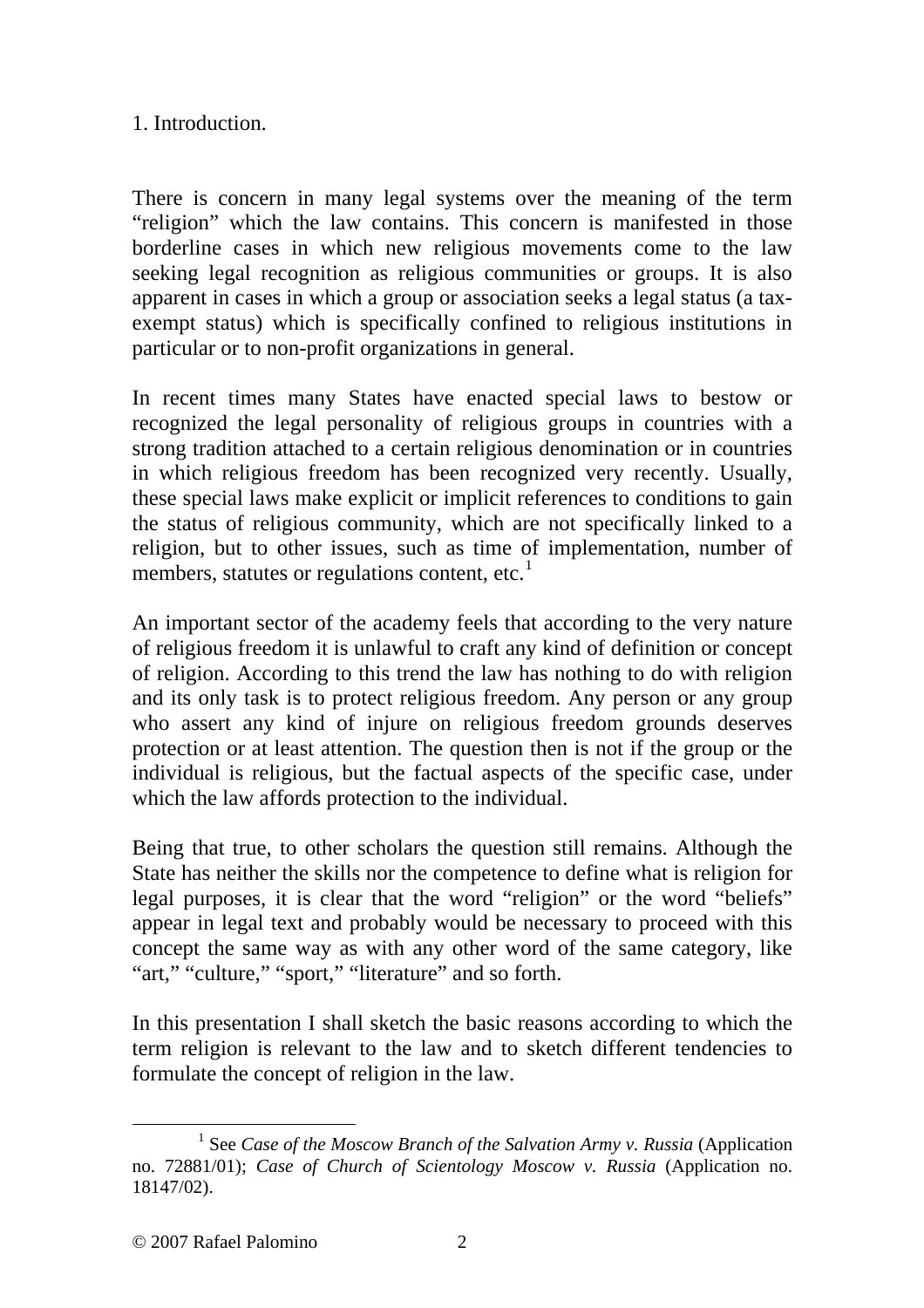## 2. Why the concept of religion matters?

There are at least three different ways to answer this question affirmatively. Each of them is grounded in practical, not theoretical, issues.

2.1. Social activity and religion.

The first point deals with the distinction made between different segments of activity in civil society before the law. Among others, these segments are financial enterprises, non-profit sector, culture and arts, the beliefs and religious sector. Each of them might be combined with another one, but at the same time it seems to be clear that each of them has its own consistency and merits attention by and to itself. That is why, for instance, welfare state promotes and protects indigenous arts and culture, regulates as a special sector sports played by citizens or endorse the improvement of the industrial tissue of the country.

In the case of religion, the state of affairs is somewhat different. Since democratic states recognize religious freedom and some sort of separation of Church and State, governments avoid the identification or entanglement with religion in different degrees. And at the same time, when religion enters into contact with other segments of activity (religion with politics or religion with economics) probably the Law will react in a strong way to return each activity to their own sector. This is the case of the religious association *Kalifatstaat* in Germany, in the year 2003, which was decided by the German Constitutional Court<sup>[2](#page-2-0)</sup>. A similar case was decided by the European Court of Human Rights in *Refah Partisi v. Turkey*<sup>[3](#page-2-1)</sup>. It is true that in both the cases it is important to take into account other issue, namely the danger posed to democracy by a political vision of Islam. But the subtle message of separating politics from religion, at least in an explicit way, still remains. And it is even clearer in those cases in which economics and

<span id="page-2-0"></span> $\overline{\phantom{a}}$  A. SEGLERS GÓMEZ-QUINTERO (con la colaboración de J.M. MARTINELL), *La laicidad y sus matices*, Comares, Granada (2005), pp. 65-67.

<span id="page-2-1"></span><sup>3</sup> *Refah Partisi (The Welfare Party) and Others v. Turkey* - 41340/98;41342/98;41343/98;... [2003] ECHR 87 (13 February 2003), n. 30.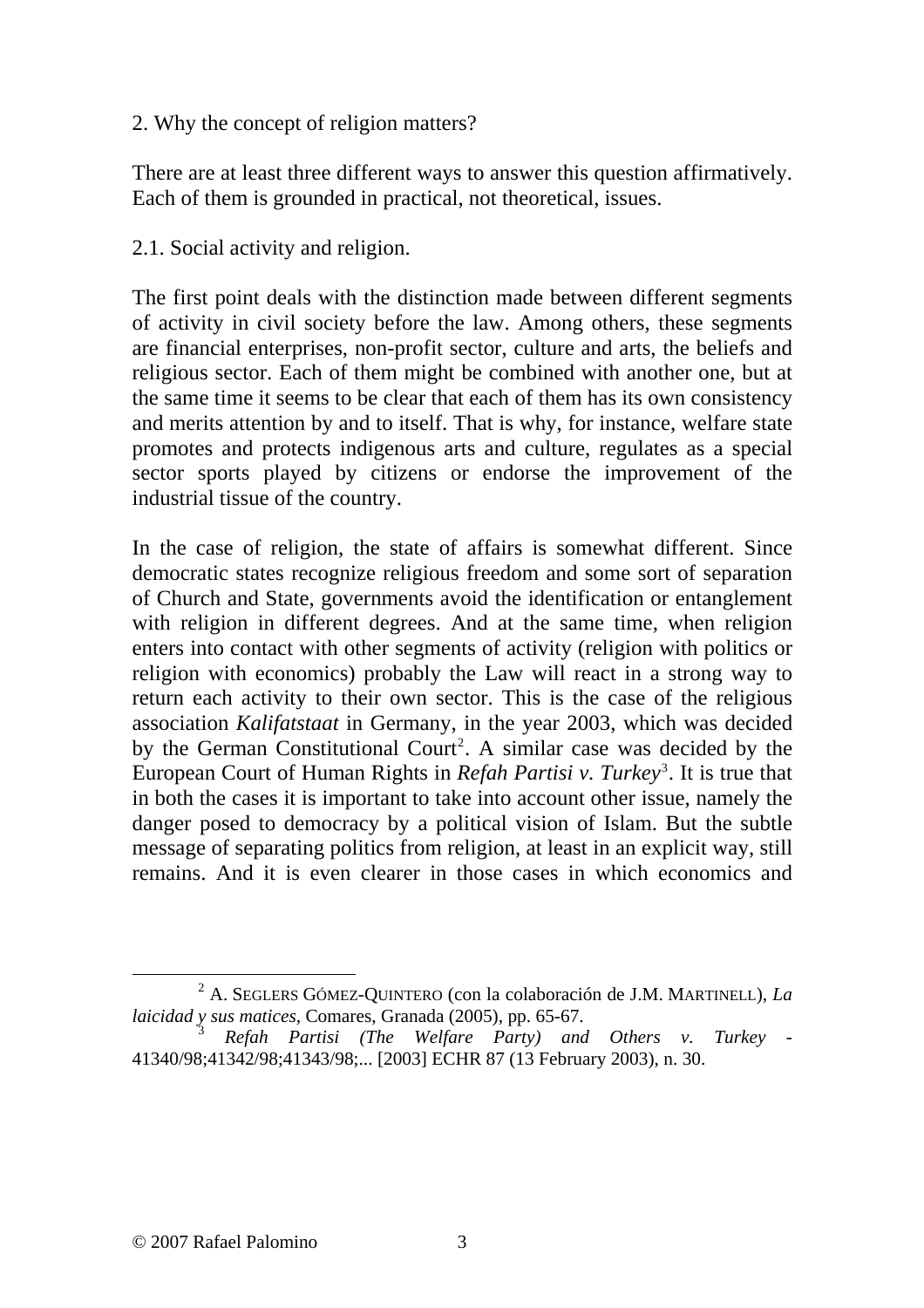religion interact in the same community or group, as in Germany<sup>[4](#page-3-0)</sup>, Italy<sup>[5](#page-3-1)</sup> or France<sup>[6](#page-3-2)</sup>.

2.2. Religion mentioned in legal texts.

In connection with the first point explained above, the constitutional and fundamental texts of many countries make explicit reference or take into consideration religion in order to maintain some kind of special relationship. This explicit mention of religion could be seen clearly in the Constitution of Poland, article 25 § (3) *The relationship between the State and churches and other religious organizations shall be based on the principle of respect for their autonomy and the mutual independence of each in its own sphere, as well as on the principle of cooperation for the*  individual and the common good<sup>[7](#page-3-3)</sup>. It is also the case in the Spanish Constitution, article 16 § 3 *No religion shall have a state character. The public powers shall take into account the religious beliefs of Spanish society and maintain the appropriate relations of cooperation, with the Catholic Church and other denominations*. With different wording, this is also the case of the Italian Constitution of 1947 which points out in article 8: *The relations with the State are regulated by law on the basis of agreements with their respective representatives*. Or other example, the case of Germany in the Weimar Constitution article 137 annexed<sup>[8](#page-3-4)</sup>.

<span id="page-3-0"></span> $\overline{a}$  F. MESSNER, «Peut-on définir juridiquement la religion? L´exemple de la Republique Fédérale d´Allemagne», *L´année canonique*, vol. 31 (1988), pp. 336-342.

<span id="page-3-1"></span><sup>&</sup>lt;sup>5</sup> Among others, M. FORMICA, «L'art. 416 c.p. e le confessioni religiose: un commento all'epilogo del "caso Scientology" (Nota a App. Milano 5 ottobre 2000)», *Il Foro Italiano*, 126 (12) 2001, p. 644-3450; R. SARACINO, «Scientology tra libertà religiosa e diritto comune», *Il Diritto Eclesiastico*, n. 2 (2001), p. 112.

<span id="page-3-2"></span><sup>6</sup> F. ONIDA, «Nuove problematiche religiose per gli ordinamenti laici contemporanei: il caso Scientology», *Quaderni di Diritto e Politica Eclesiastica*, 1997/3, pp. 992-993.

<span id="page-3-3"></span><sup>7</sup> The text of this Constitution and of the Constitutions mentioned above are compiled in A.M. VEGA GUTIÉRREZ (coord.), *Religión y libertades fundamentales en los países de Naciones Unidas: textos constitucionales*, Comares, Granada (2003).

<sup>8</sup> Article 137. (Weimar Constitution). 1.There is no state church.

<span id="page-3-4"></span><sup>2.</sup> Freedom of association is guaranteed to religious bodies. There are no restrictions as to the union of religious bodies within the territory of the Federation.

<sup>3.</sup> Each religious body regulates and administers its affairs independently within the limits of general laws. It appoints its officials without the cooperation of the Land, or of the civil community.

<sup>4.</sup> Religious bodies acquire legal rights in accordance with the general regulations of the civil code.

<sup>5.</sup> Religious bodies remain corporations with public rights in so far as they have been so up to the present. Equal rights shall be granted to other religious bodies upon application, if their constitution and the number of their members offer a guarantee of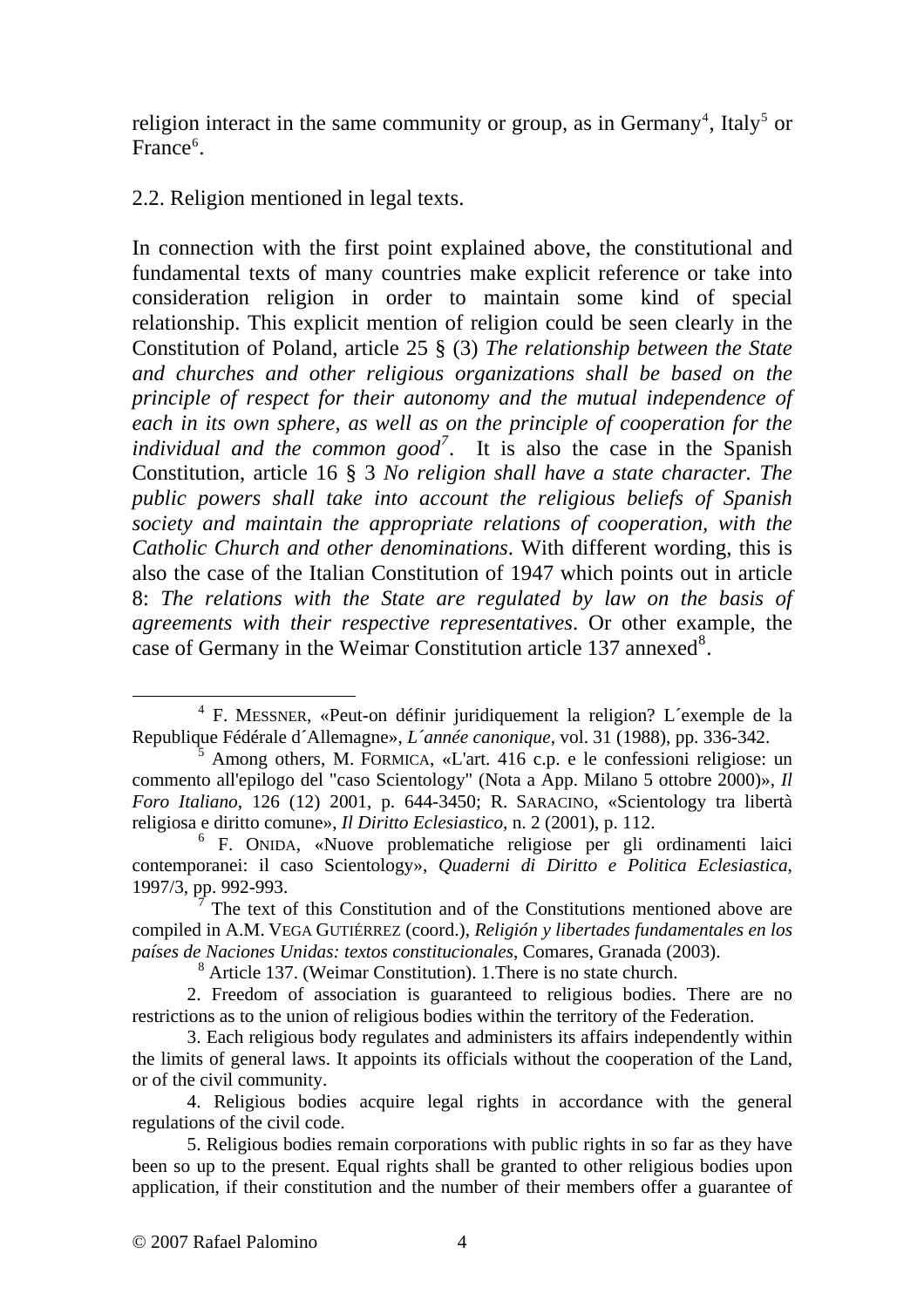In other cases, religion (sometimes coupled with the term belief) appears in the constitutional texts qualifying a specific freedom: freedom of religion. This is the case, for instance, of the Slovak Republic in article 24 of the Constitution of 1992: *The freedoms of thought, conscience, religion, and faith are guaranteed. This right also comprises the possibility to change one's religion, belief or faith. Everyone has the right to be without religious belief. Everyone has the right to publicly express his opinion*.

 Hence, in many cases the law has to explore the meaning of religion, what is belief or faith, in narrow or broad terms, for citizens or persons as individuals or for groups and communities. This could be relevant, for instance, in order to determine whether some grounds for discrimination are accomplished or even if there are factual basis for asylum-case adjudication<sup>[9](#page-4-0)</sup>.

 In those cases in which the States enter into agreements with religious communities or groups, this same fact conveys some sort of implicit recognition of the community or group. This is the apparent case of Italy. In other situations, several conditions are required for enter into an agreement, specially the requisite of registration in a Registry specially designed for religious entities or groups. And this is in part the case of Spain.

The complex and diverse structure of Church-State agreements (whether concordats, agreements, agreed statutes, etc) generates different models for recognizing religion which subtly convey a concept or 'notion' of religion hidden in the sub-consciousness of the people of a given country or in the minds of the public authorities.

#### 2.3. "Special or specific law" devoted to religion or belief.

Finally, I would like to stress a common trend in Europe concerning the model of religion-State relationship. This suggestion is not mine: it comes from the studies of scholars convening the different legal structures in countries of Western Europe and it is something that I think we could even assert of some countries of Eastern Europe as well.

1

permanency. When several such religious bodies holding public rights combine to form one union this union becomes a corporation of a similar class.

<sup>6.</sup> Religious bodies forming corporations with public rights are entitled to levy taxes on the basis of the civil tax rolls, in accordance with the provisions of Land law.

<sup>7.</sup> Associations adopting as their work the common encouragement of a worldphilosophy shall be placed upon an equal footing with religious bodies.

<sup>8.</sup> So far as the execution of these provisions may require further regulation, this is the duty of the Land legislature.

<span id="page-4-0"></span>See T. J. GUNN, "The Complexity of Religion and the Definition of 'Religion' in International Law", *Harvard Human Rights Journal*, vol. 16 (2003), 189-215.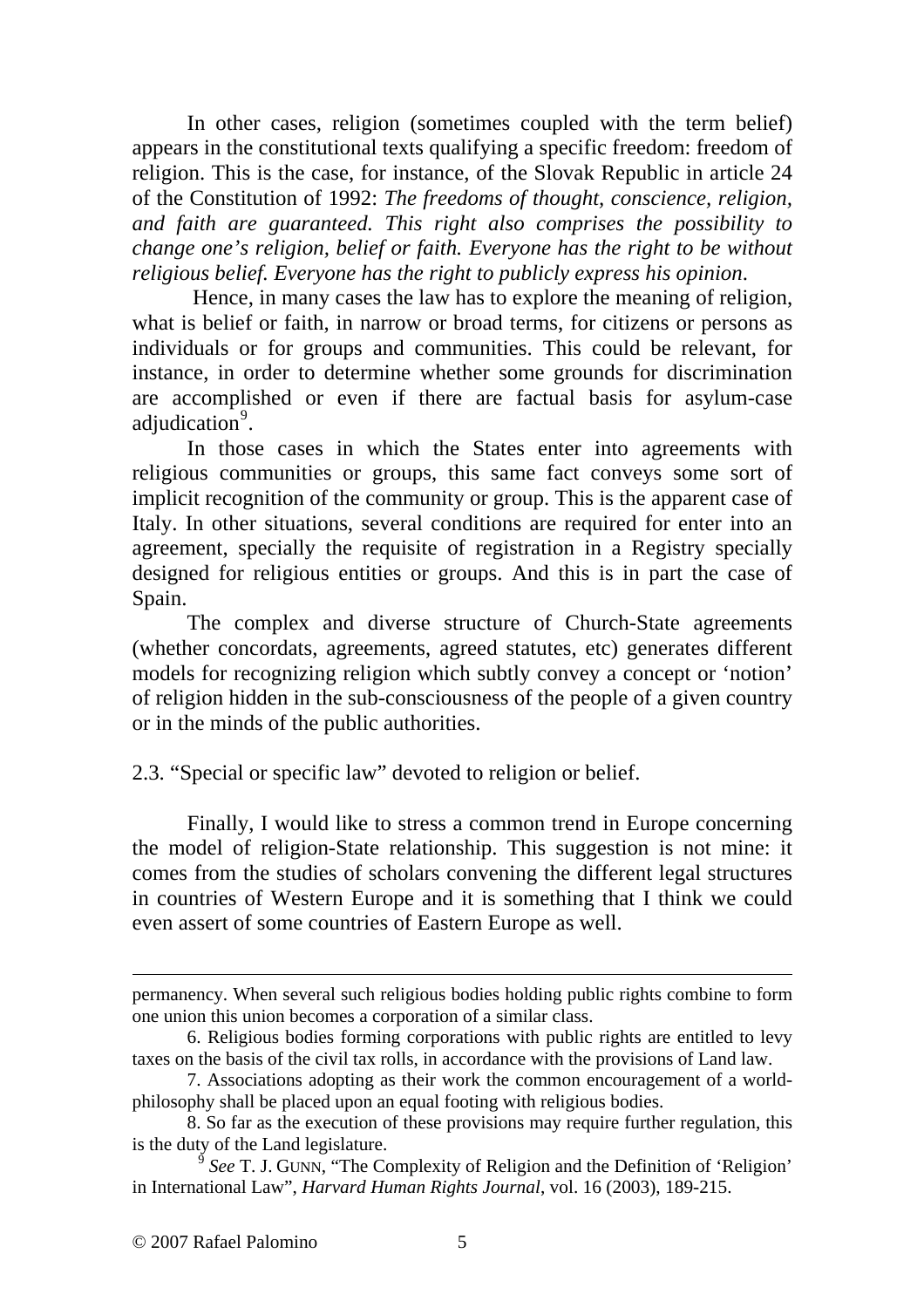«In Western Europe there is a common model of relationship between the state and religious faiths. It is frequently summarized in the French phrase *la laicité de l'Etat* (secularity of the State) (Robert 1988, 409ff.) but this model is also applicable to countries where a national Church or State Church exists.

«This common European model appears to be defined by the following coordinates:

a) The state is neutral (impartial) towards the various individual religious subjects.

b) A religious sub-sector is singled out within the public sector. This may be understood as a "playing field" or "protected area." Inside it the various collective religious subjects (churches, denominations and religious communities) are free to act in conditions of substantial advantage compared to those collective subjects that are not religious.

c) The state has the right to intervene in this area only to see that the players respect the rules of the game and the boundaries of the playing field» $^{10}$  $^{10}$  $^{10}$ 

What I want to underline from this quotation is precisely that "subsector" that the State singles out. It is what in Spain and in other countries is identified as "special law" as opposed to "common or general law." Special law by itself does not comprise discrimination; it is only a specific regulation for an area, which focuses on specific characteristics of a social phenomenon which deserves attention. It is clear to me that "special or specific law" for religion in the communal dimension is not necessary in all the cases. It is possible to regulate the communal dimension of religion with general legal instruments (we have many examples of religious groups assimilated to corporations, associations, etc. regulated the same way as other groups established for social different purposes, like sports, culture, literature, etc). But special law is apt to meet the needs of religious freedom in a efficient way, i.e. offering the religious groups the legal space necessary to develop the very core of the activities which religious freedom protects.

So, if in many countries of Europe there is a sub-sector legally developed for a group of communities of religious nature, the problem turns then to determine the "key element" which makes possible for groups to enter in that sub-sector. That key element precisely is "to be religious in nature", and this requirement has to be developed in some way, clarifying under which characteristics and under which elements a group is to be considered religious.

<span id="page-5-0"></span><sup>&</sup>lt;sup>10</sup> S. FERRARI, "The New Wine and the Old Cask. Tolerance, Religion and the Law in Contemporary Europe", *Ratio Iuris*, vol. 10, n. 1 (1997), pp. 77-78.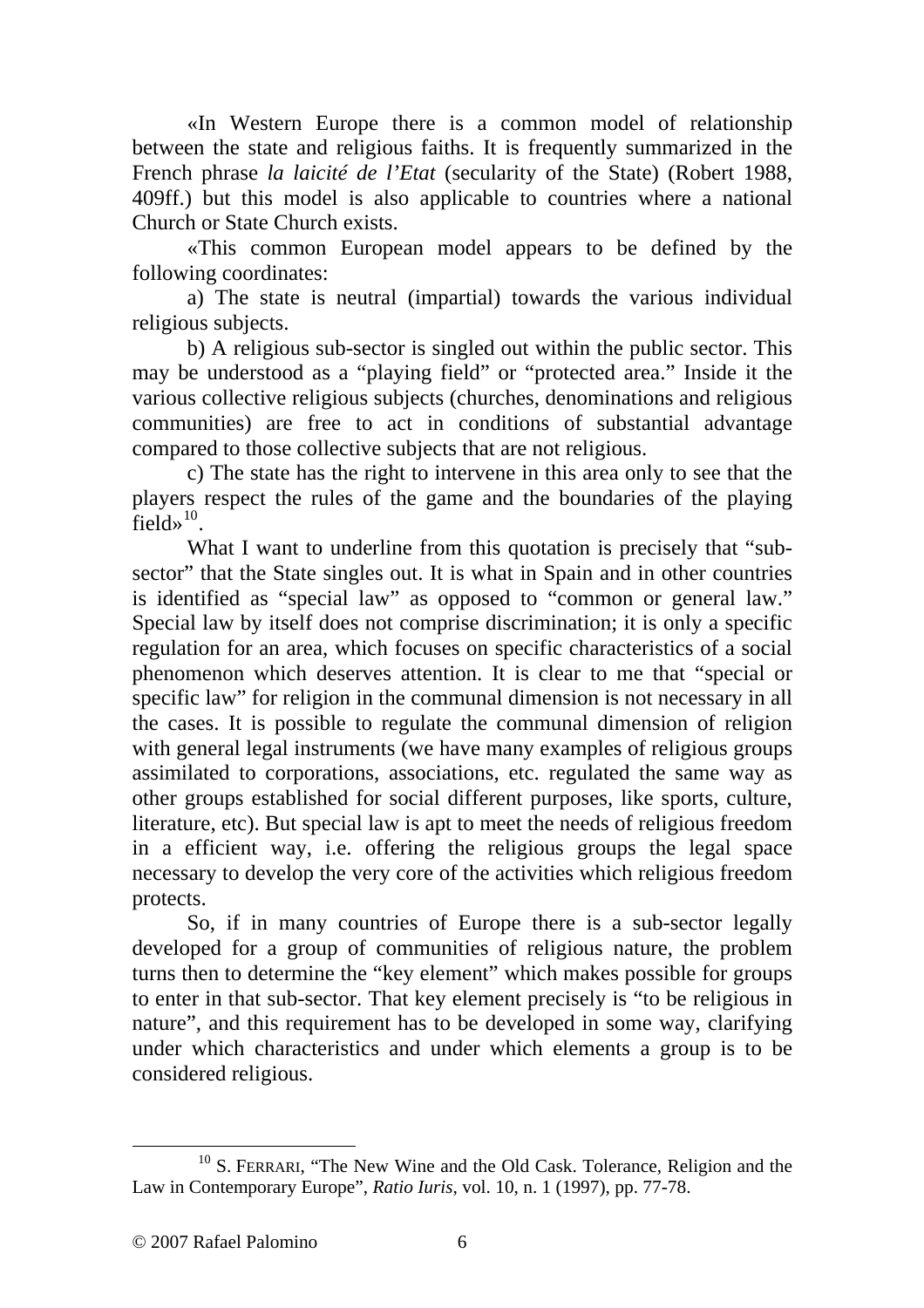3. Different devices and mechanisms to incorporate a notion of religion in the law.

 This issue is interconnected with many aspects of the law of each country which could be explored. Topics like the sources of the law related to Church-State relations, the constitutional framework which characterizes those relations, the number of religious denominations and groups, the legal system tradition (i.e. anglo-american or continental legal tradition), the specific wording of the constitutional provisions regarding religious freedom, etc. are constantly shaping the features of the practical and theoretical notion of religion in a given country.

 However, it is possible to devise different trends concerning the notion of religion in the law in some sort of classification. Needless to say, the following classification describes "pure" models or trends.

## 3.1. Auto-referential systems.

 In part, auto-referential systems constitute a scholar request in order to preserve the very meaning of the constitutionally recognized religious freedom $^{11}$  $^{11}$  $^{11}$ .

The assumption is clear: the State has no power to determine or define what religion is, since public authorities in a modern democratic system have only the role of protecting and recognizing a freedom related to it. There would be nothing more dangerous than public agencies altering the meaning of crucial concepts for protecting rights and freedom. Consider, for instance, the possibility of public agencies narrowing the concepts of race, speech, or torture, or widening the concept of misdemeanour or public order. By the same token, a new and unknown religious group with special characteristics would find almost impossible any kind of recognition if public authorities have a vast power to set the definition of religion. In other words, the State is totally unskilled to define what is and what is not religion. Not only because religion goes far beyond the goals of the State, bur also because State agents are not well-equipped to manage this issues.

<span id="page-6-0"></span> $11$  See, for instance, A. BOWSER, «Delimiting Religion in the Constitution: A Classification Problem», *Valparaiso University Law Review*, vol. 11 (1977), pp. 163- 226. A. MOTILLA, «Aproximación a la categoría de confesión religiosa en el Derecho español» *Il Diritto Eclesiastico*, 1/1989, pp. 145-191, F. ONIDA, «Las relaciones entre el Estado y las confesiones minoritarias: los derechos religiosos de los inmigrantes», *Anuario de Derecho Eclesiástico del Estado*, vol. XIV (1998), pp. 90-111. J. WEISS, «Privilege, Posture and Protection 'Religion' in the Law», *Yale Law Journal*, vol. 73 (1964), pp. 593-623.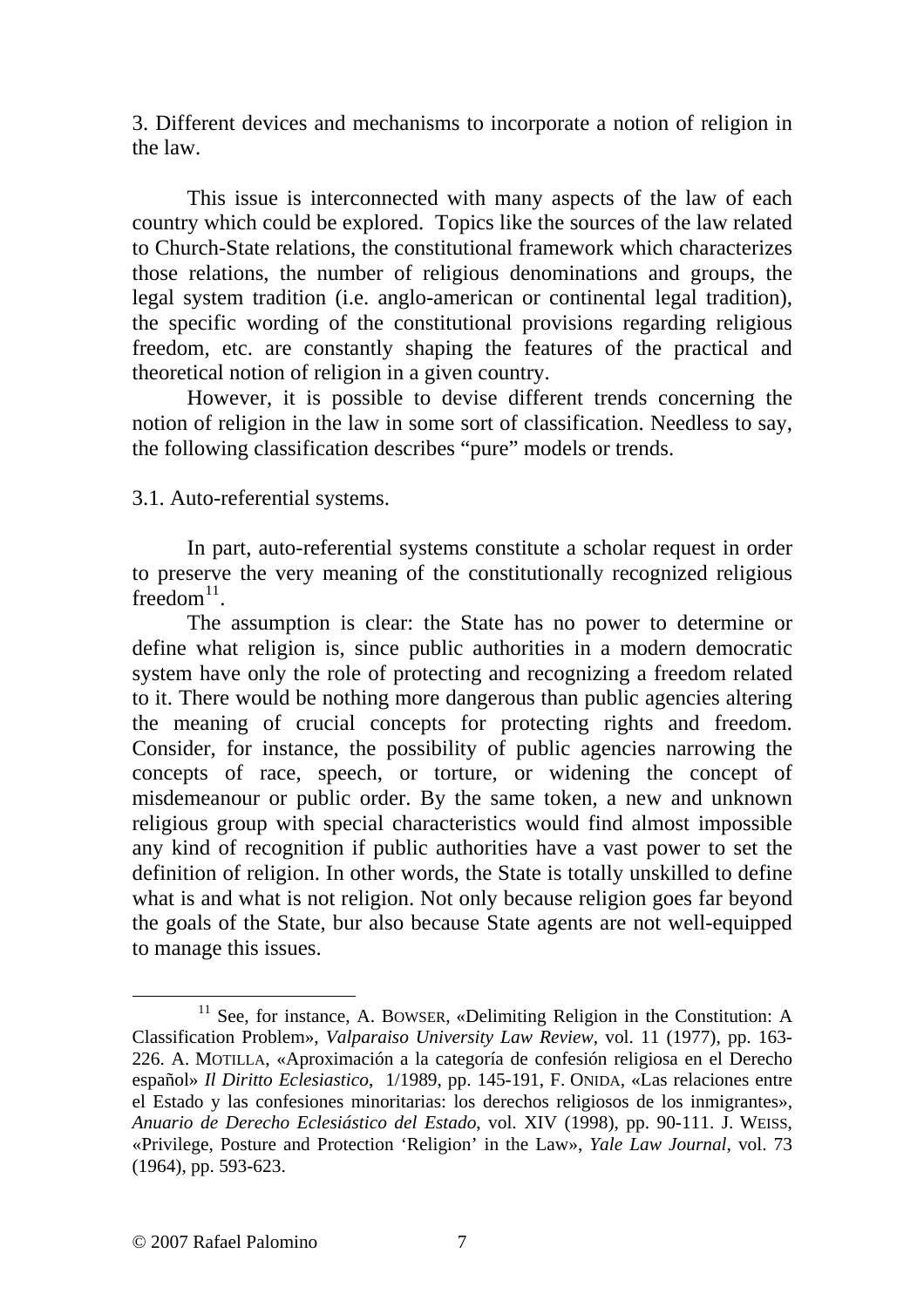According to this trend, there is no "definition" of religion at all. The only possible thing to do is to trust the individual or the group when they assert that they are religious in nature. If individuals or groups assert a claim on religious freedom grounds, then the State must rely on that assertion.

 The only limit to this auto-referential trend could be those fields of activity alien to religion in the cognitive level. This means that the State could determine that something is not religion in itself because its doctrines or system of beliefs belong to the scientific realm or even to the economic sphere. The task of the public agencies —which is not exempt of difficulty— is then to ascertain whether the individual or the group who alleges a religious claim does not invade the field of other societal activities, like politics, finance or medical issues.

 The auto-referential system seems to be the foundation in the German decision in the case *Landgerericht Hamburg* recognizing the Scientology Kirche Celebrity Center right to register in the association registry of a religious group which sustains its religious nature<sup>[12](#page-7-0)</sup>. The autorefential system is in part the foundation of the 2001 Spanish Constitutional Court decision concerning the registration of the Unification Church of the Reverend Moon in the Registry of Religious Entities. The Spanish Court pointed out that it is not the affair of the State to judge or asses the religious constituent of a given group which request to be recorded in the Register of Religious Entities, but the function of the authorities is to determine that, according to the statutes, objective and purpose, the entity is not one of the excluded in article 3  $\S$  2 of the Law of Religious Freedom<sup>[13](#page-7-1)</sup>.

3.2. Essentialist systems.

<span id="page-7-0"></span><sup>&</sup>lt;sup>12</sup> F. MESSNER, «Peut-on définir juridiquement la religion? L'exemple de la Republique Fédérale d´Allemagne», *L´année canonique*, vol. 31 (1988), pp. 336-342. In a non-official traslation to English, the Court addreesed: «Scientology is a *bona fide* religion and an association that is not only united for ideological purposes but also pursues a transcendental purpose.» Superior Court of Hamburg, No. 71 T 79/85, 1988- FEB-17.

<span id="page-7-1"></span><sup>13</sup> Sentencia del Tribunal Constitucional núm. 46/2001 (Pleno), de 15 febrero, Fundamento Jurídico n. 10. Article 3 § 2 of the Law of Religious Freedom Act provides that: «Activities, purposes and Entities relating to or engaging in the study of and experimentation with psychic or parapsychological phenomena or the dissemination of humanistic or spiritualistic values or other similar non-religious aims do not qualify for the protection provided in this Act». See *Spanish Legislation on Religious Affairs* (Edited by A. DE LA HERA and R. M. MARTÍNEZ DE CODES) Dirección General de Asuntos Religiosos, Ministerio de Justicia, Madrid (1998), p. 42-43.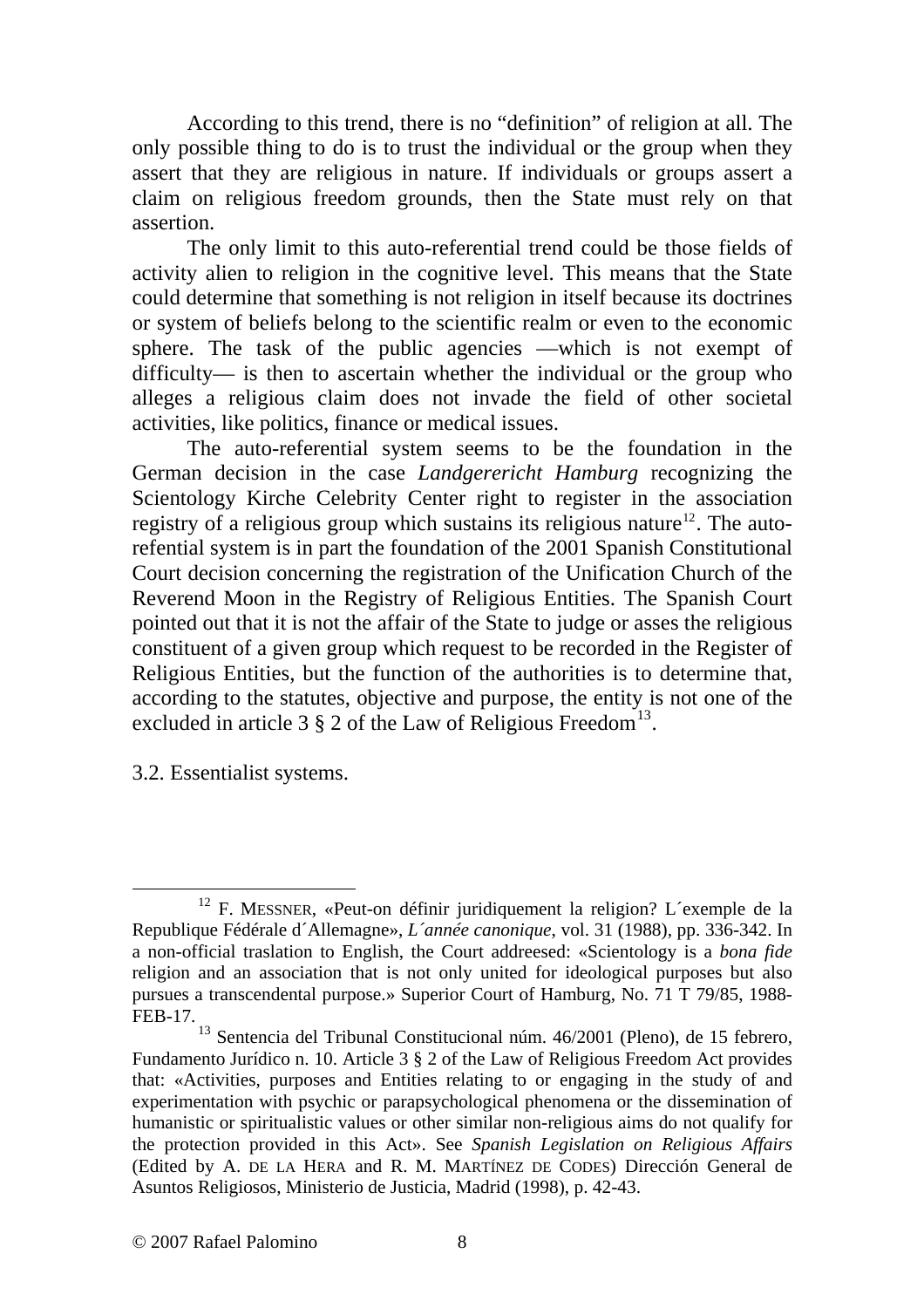With this wording we might identify those systems in which the law attempts to approach the concept of religion defining religion in its very core, as a specific phenomenon in human activity.

There are three types of essentialist systems.

 The first type is *etymological*. This sub-system looks at the common language meaning of religion in a given society. It uses the standard and popular definition of religion which always could be found in the dictionaries. This etymological system is used by judges, public agents and scholars alike. The basic advantage of this etymological approach is its close relation with the opinion of the average people of society in a given stage of time. The serious inconvenience is that it penalizes the new and uncommon religious groups. For instance, many dictionaries include as pattern of religion the theistic religions<sup>[14](#page-8-0)</sup>. The etymological approach has been used until very recently by the Dirección General de Asuntos Religiosos de España<sup>[15](#page-8-1)</sup>, which is the entity —inside the Spanish Ministry of Justice— in charge of the Registry of Religious Entities, and by some Courts of Justice<sup>[16](#page-8-2)</sup>.

 The second essentialist system sets the *limits of a notion* of religion differentiating the *negative patterns* or the *positive features*. It describes several elements essential to religion (positive approach) or it excludes phenomena akin to religion (negative approach). From the positive viewpoint, this system requires two basic features: divinity and  $\text{cut}^{17}$  $\text{cut}^{17}$  $\text{cut}^{17}$ .

<span id="page-8-2"></span>16 See for instance *George v. United States*, 196 F.2d 445 (1952) (on conscientious objection to military service).

<span id="page-8-3"></span>17 «By religion I mean the worship of God. On this point you cannot be neutral. Religion is either the worship of a being who is distinct from the worshipers, or God is the projection of personal and collective need. It makes a difference. The latter alternative, the common humanistic interpretation of religious phenomena, affords no secure footing for religious freedom. For my part, I approach this most difficult and fundamental of subjects not without diffidence and doubt but with the belief that religion is a projection (for who could deny the freight of human desires that every religion has borne?), and that religion is also a response to another, an other who is not a

<span id="page-8-0"></span><sup>&</sup>lt;sup>14</sup> This is the case of Encyclopedia Britannica (see on-line [http://www.britannica.com/eb/article-9063138/religion\)](http://www.britannica.com/eb/article-9063138/religion) or the case of the Spanish Diccionario de la Real Academia Española de la Lengua.

<span id="page-8-1"></span><sup>15</sup> See for instance DGAR, Ress. 22. XII.1992: «En orden a la determinación del concepto de lo religioso, es opinión común, recogida en el Diccionario de la Real Academia Española de la Lengua, así como en el Diccionario Espasa y en la Enciclopedia Larousse, que son elementos integrantes del concepto de lo religioso: a). Un conjunto orgánico de dogmas o creencias relativas a la trascendencia, a un Ser superior o divinidad.- b). Un conjunto de normas morales que rigen la conducta individual y social de los fieles, derivadas del propio dogma.- c). Unos actos de culto, concretos y definidos, manifestación externa de la relación de los fieles de una confesión religiosa con el Ser Supremo o Divinidad.- d). Como consecuencia de la existencia de actos de culto, aunque no sea con el carácter de elemento esencial, la tenencia de lugares a los que concurran los fieles para la celebración de dichos actos».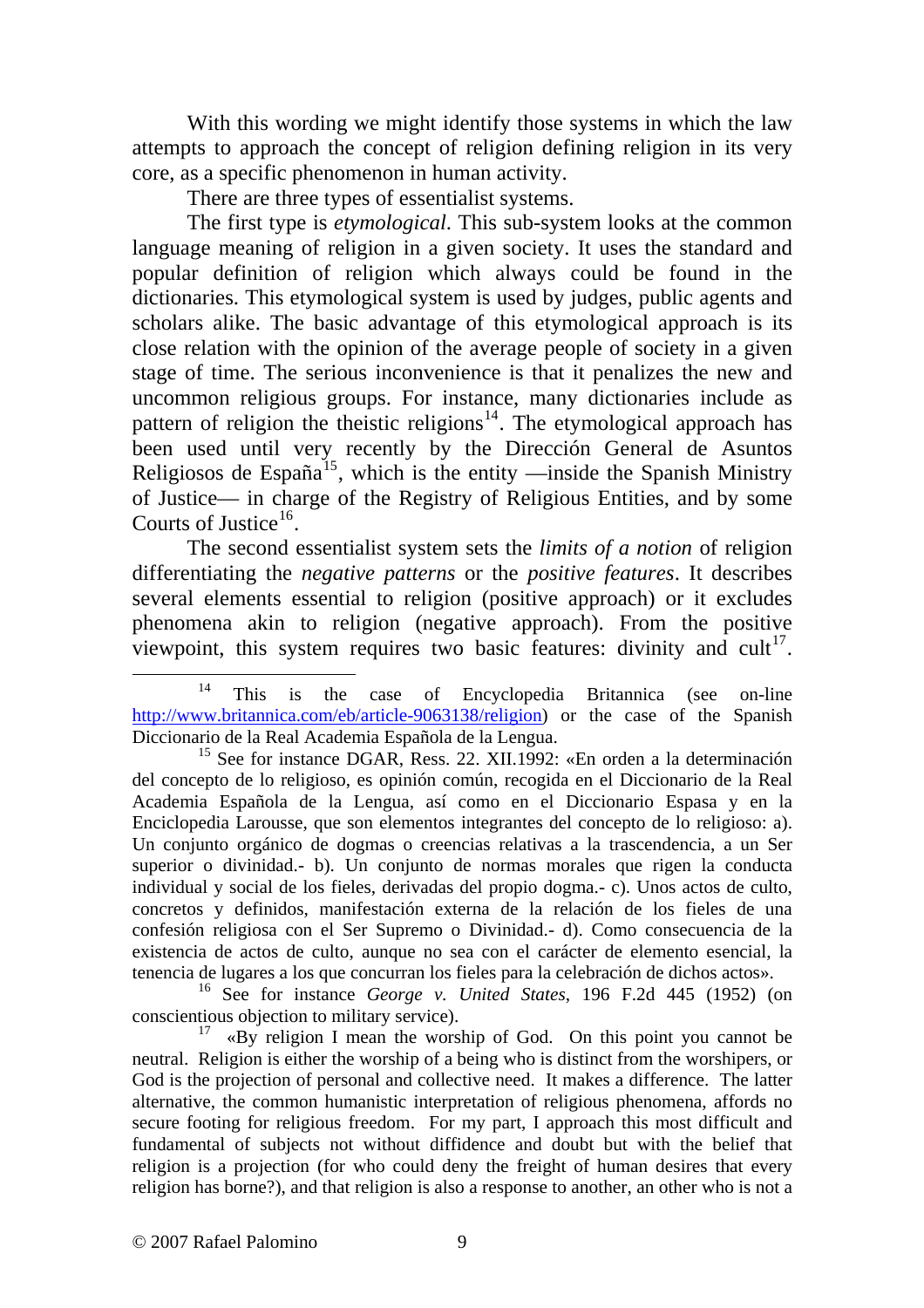Instead, the negative approach excludes those phenomena which seem to be parallel or similar to religion. This is the approach followed by the Spanish Religious Liberty Law of 1980 in article 3 § 2 which states that: «Activities, purposes and Entities relating to or engaging in the study of and experimentation with psychic or parapsychological phenomena or the dissemination of humanistic or spiritualistic values or other similar nonreligious aims do not qualify for the protection provided in this Act». It creates some sort of "negative" definition of religion.

 And finally, the *analogical* system analyzes the elements of religion in a phenomenological way and elaborates general patterns under which any possible social phenomena could be included as religion. In this way, and under a non-discriminatory basis, it seems to be clear that in many cases some institutionalized humanist movements could be assimilated to traditional or well-known religions. This could be the case of the American decision *Fellowship of Humanity v. County of Alameda*[18](#page-9-0) in which the California State Court admitted that tax exemptions for property used for religious worship could be extended to a Humanist organization.

This same style has been followed by the High Court of Australia *Church of the New Faith v. Commissioner of Pay-roll Tax (Vict.)*[19](#page-9-1), which arrives to very different conclusion than that of England in the decision *R. v. Registrar General, ex p. Segerdal*<sup>[20](#page-9-2)</sup> which embraces an essentialist stand.

### 3.3. Nominalist systems

These systems operate with technical concepts of religion, in a way that deepens on the findings of the social sciences related to religion.

 The first approach is the *functional* approach. It takes the individual as reference, not the external and objective phenomenon of religion. The basic question for this approach is: "what is the role of religion in human life and how does it work?" Being true that it is not possible to have an overall notion of all possible religions, this system set aside the objective characteristics of religion as a social phenomenon and it explores the question of meaning taking as a starting point the experience of wellknown religions. The formulation of this functional approach was stated

1

human being, an other who must have an intelligence and a will and so be, analogously, a person.» J. T. NOONAN, «Religious Liberty At Stake», *Virginia Law Review*, vol. 84 (1998), p. 460.

<span id="page-9-0"></span><sup>18</sup> *Fellowship of Humanity v. County of Alameda*, 153 Cal.App.2d 673, 315 P.2d 394 (1957).

<span id="page-9-1"></span><sup>19</sup> *Church of the New Faith v. Commissioner of Pay-roll Tax (Vict.)*, (1983) 154 C.L.R. 120.

<span id="page-9-2"></span><sup>20</sup> *R. v. Registrar General, ex p. Segerdal*, 2 Q.B. 84 (Eng. C.A. 1972). See M. RODRÍGUEZ BLANCO, "Los fines religiosos como fines de interés general en el *Charity Law* inglés", *Anuario de Derecho Eclesiástico del Estado*, vol. XII (2006), pp. 507-543.